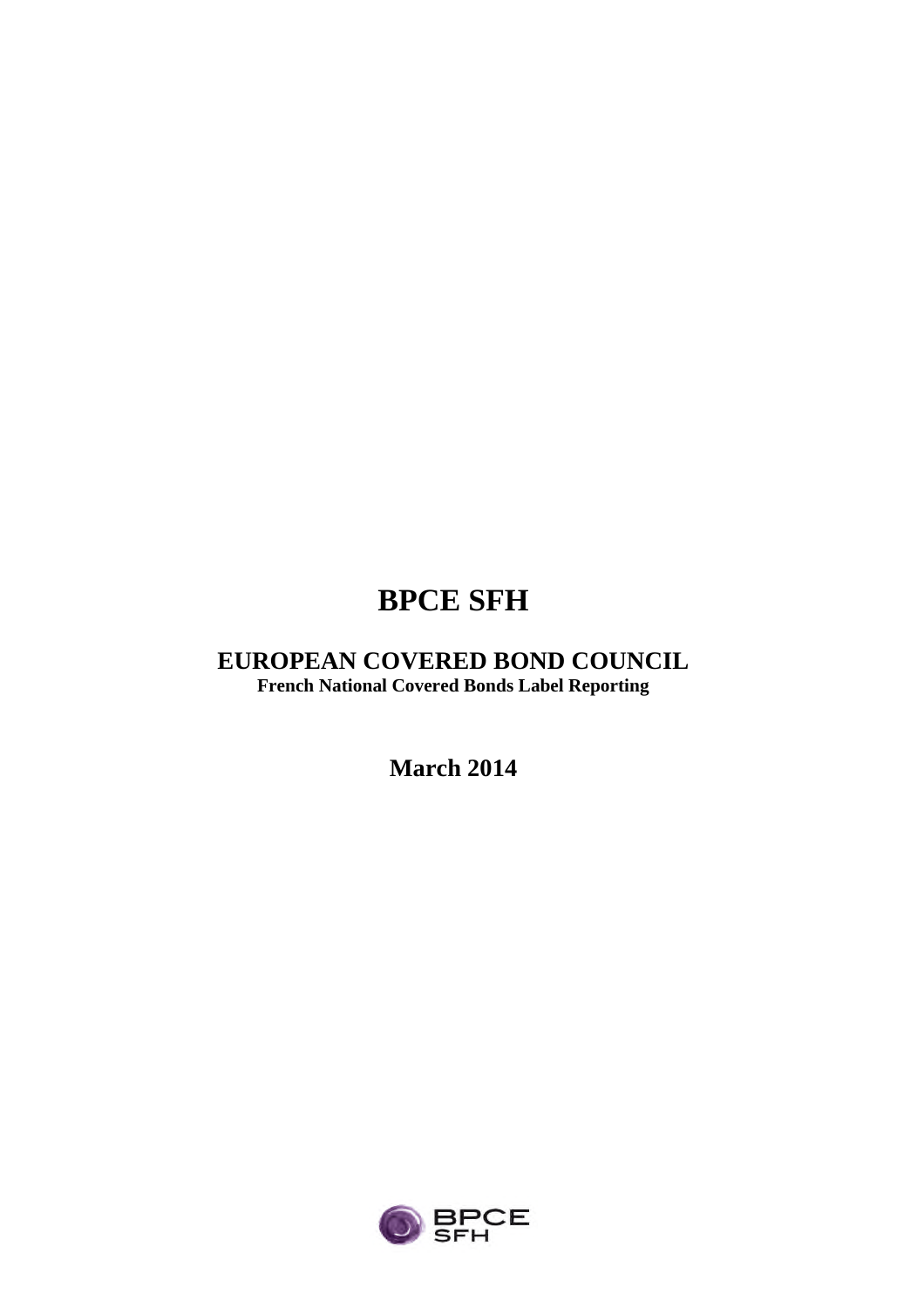**CB ISSUER** BPCE SFH<br>porting date 31/03/2014

**Reporting date** 31/03/2014 (dd/mm/yyyy)

## 1 **GROUP LEVEL INFORMATION AND SENIOR UNSECURED RATINGS**

| 4 A<br>. | $\overline{c}$<br><u>ouve</u>                                 | <b>BPCE</b>          |
|----------|---------------------------------------------------------------|----------------------|
|          | Group parent company                                          | <b>BPCE</b>          |
|          | $(\mathsf{link})$<br>Group consolidated financial information | anciere<br>oce.tr/co |

| 1 ^<br>ے ، |                                                |                 | Rating | <b>Rating Watch</b> | <b>Outlook</b> |
|------------|------------------------------------------------|-----------------|--------|---------------------|----------------|
|            | Senior unsecured rating (group parent company) | <b>IFitch</b>   |        |                     | Stable         |
|            |                                                | Moody's         | A2     |                     | Stable         |
|            |                                                | <b>IS&amp;P</b> |        |                     | Négative       |

| 12<br>ن ۱۰ |                                               |                 | Rating    | Rating watch | Outlook |
|------------|-----------------------------------------------|-----------------|-----------|--------------|---------|
|            | Covered bond issuer rating (senior unsecured) | <b>IFitch</b>   | <b>NA</b> |              |         |
|            |                                               | Moody's         | <b>NA</b> |              |         |
|            |                                               | <b>IS&amp;P</b> | <b>NA</b> |              |         |

| 1.4 Core tier 1 ratio (%) (group parent company) | 11,40%     |
|--------------------------------------------------|------------|
| as of                                            | 31/12/2013 |

## 2 **COVERED BOND ISSUER OVERVIEW**

## 2.1 **Covered bond issuer**

| Name of the covered bond issuer           | <b>IBPCE SFH</b>                                               |
|-------------------------------------------|----------------------------------------------------------------|
| Country in which the issuer is based      | <b>FRANCE</b>                                                  |
| Financial information (link)              | http://www.bpce.fr/communication-financiere/dette/bpce-sfh     |
|                                           |                                                                |
| Information on the legal framework (link) | http://www.ecbc.eu/framework/90/Obligations à l%27Habitat - OH |
| UCITS compliant $(Y/N)$ ?                 |                                                                |
| $CRD$ compliant $(Y/N)$ ?                 |                                                                |

#### 2.2 **Covered bonds and cover pool**

|                      |                           | <b>Total</b> | of which eligible     |
|----------------------|---------------------------|--------------|-----------------------|
|                      |                           |              | to central bank repo- |
|                      |                           | outstanding  | operations            |
| Cover pool           | Public sector exposures   |              |                       |
|                      | Commercial assets         |              |                       |
|                      | <b>Residential assets</b> | 26 629       |                       |
|                      | Substitute assets         |              |                       |
|                      | Total                     | 26 6 29      |                       |
|                      |                           |              |                       |
| <b>Covered bonds</b> |                           | 19 193       |                       |

## 2.3 **Overcollateralisation ratios**

|                          | minimum (%) | current (%) |
|--------------------------|-------------|-------------|
| Legal ("coverage ratio") | 102.0%      | 127.4%      |
| Contractual (ACT)        | 100.0%      | 115.0%      |
| other                    |             |             |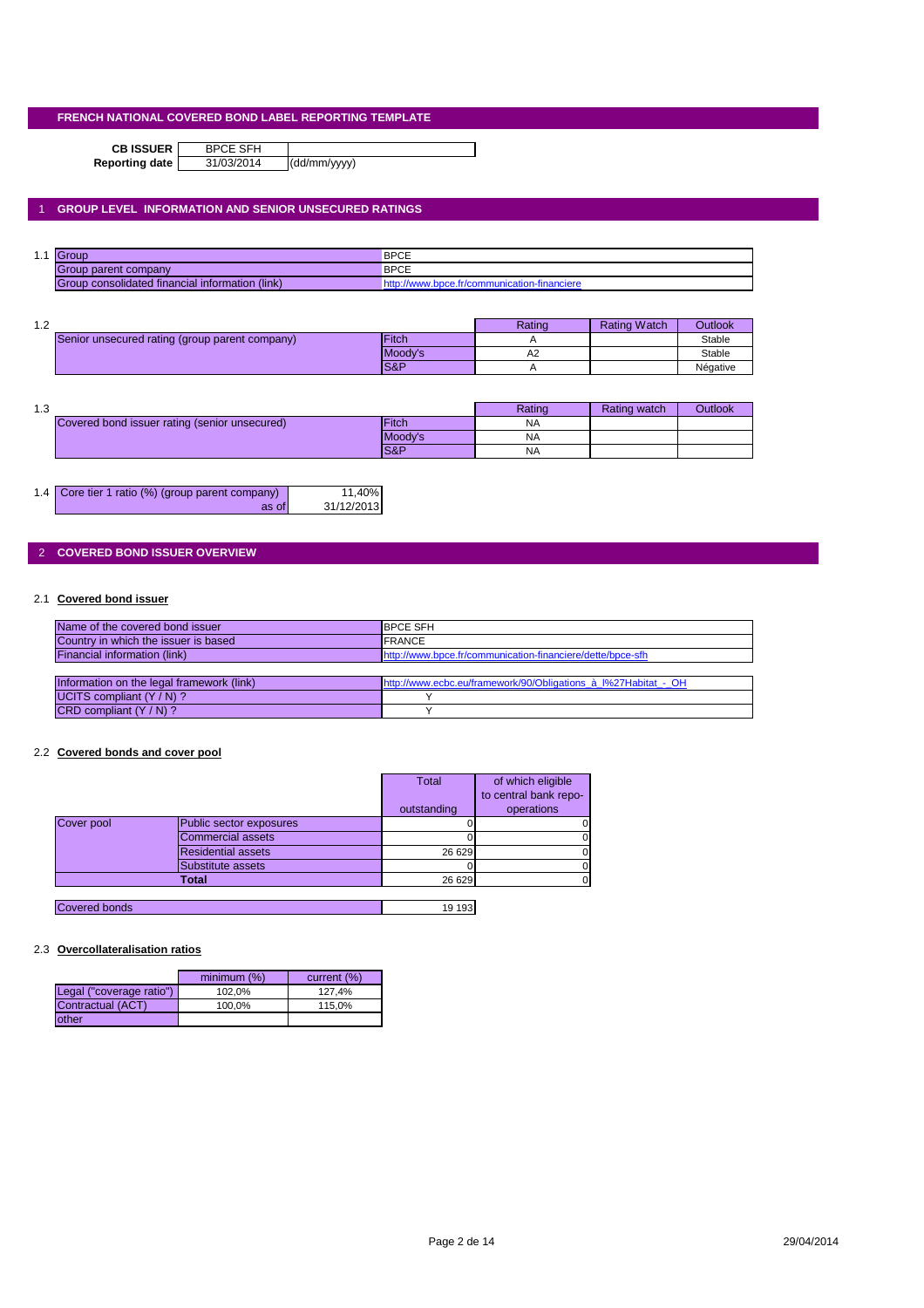## 2.4 **Covered bonds ratings**

|                      |              | Rating | <b>Rating Watch</b> | Outlook |
|----------------------|--------------|--------|---------------------|---------|
| Covered bonds rating | <b>Fitch</b> |        |                     |         |
|                      | Moody's      | Aaa    |                     | Stable  |
|                      | S&P          | AAA    |                     | Stable  |

#### 2.5 **Liabilities of the covered bond issuer**

| <b>LIABILITIES</b>                          | Outstanding |
|---------------------------------------------|-------------|
| Equity                                      | 600         |
| Subordinated debt                           | 0           |
| Other non privileged liabilities            |             |
| Total equity and non privileged liabilities | 600         |
| <b>Covered bonds</b>                        | 19 193      |
| Other privileged liabilities                |             |
| <b>Total privileged liabilities</b>         | 19 193      |
| <b>TOTAL</b>                                | 19793       |

## 3 **ALM OF THE COVERED BOND ISSUER**

## 3.1 **WAL (weighted average life) of cover pool and covered bonds**

|                             | Expected | Contractual | explanations (CPR rate)<br>used etc) |
|-----------------------------|----------|-------------|--------------------------------------|
| Public sector               | 0, 0     | 0,0         |                                      |
| <b>Residential</b>          | 5,9      | 7,9         | 5.71%                                |
| Commercial                  | 0, 0     | 0,0         |                                      |
| Substitute assets           | 0, 0     | 0,0         |                                      |
| <b>WAL of cover pool</b>    | 5,9      | 7.9         |                                      |
|                             |          |             |                                      |
| <b>WAL of covered bonds</b> | 5,8      | 5,8         |                                      |

## 3.2 **Expected maturity structure of cover pool and covered bonds**

|                                           | (years)<br>$0 - 1Y$ | /- 2 Y  | $2 - 3Y$ | $3 - 4$ | $4 - 5Y$ | $5 - 10Y$ | $10 + Y$ |
|-------------------------------------------|---------------------|---------|----------|---------|----------|-----------|----------|
| <b>Public sector</b>                      |                     |         |          |         |          |           |          |
| <b>Residential</b>                        | 3 4 0 3             | 3 2 9 4 | 2897     | 2 5 4 4 | 2 2 3 0  | 7 3 6 1   | 4 9 0 0  |
| Commercial                                |                     |         |          |         |          |           |          |
| Substitute assets                         |                     |         |          |         |          |           |          |
| <b>Expected maturity of cover pool</b>    | 3 4 0 3             | 3 2 9 4 | 2897     | 2 5 4 4 | 2 2 3 0  | 7361      | 4 900    |
|                                           |                     |         |          |         |          |           |          |
| <b>Expected maturity of covered bonds</b> | 20                  | 83      | 4 3 4 5  | 2 2 8 5 | 358      | 10 452    | 651      |

#### 3.3 **Contractual maturity structure of cover pool and covered bonds**

|                                    | $0 - 1Y$  | $-2Y$   | $2 - 3Y$ | $3 - 4Y$ | $4 - 5Y$ | $5 - 10Y$ | $10+Y$ |
|------------------------------------|-----------|---------|----------|----------|----------|-----------|--------|
| <b>Public sector</b>               |           |         |          |          |          |           |        |
| <b>Residential</b>                 | 2 3 0 4   | 2 1 9 3 | 2079     | 969      | 864      | 7544      | 8676   |
| Commercial                         |           |         |          |          |          |           |        |
| Substitute assets                  |           |         |          |          |          |           |        |
| Contractual maturity of cover pool | 2 3 0 4   | 2 1 9 3 | 2079     | 969      | 864      | 7 5 4 4   | 8676   |
|                                    |           |         |          |          |          |           |        |
| Contractual maturity of cov. bonds | <b>20</b> | 83      | 4 3 4 5  | 2 2 8 5  | 358      | 10 452    | 651    |
| of which hard bullet               | <b>20</b> | 83      | 4 3 4 5  | 2 2 8 5  | 358      | 10 452    | 651    |
| of which soft bullet               |           |         |          |          |          |           |        |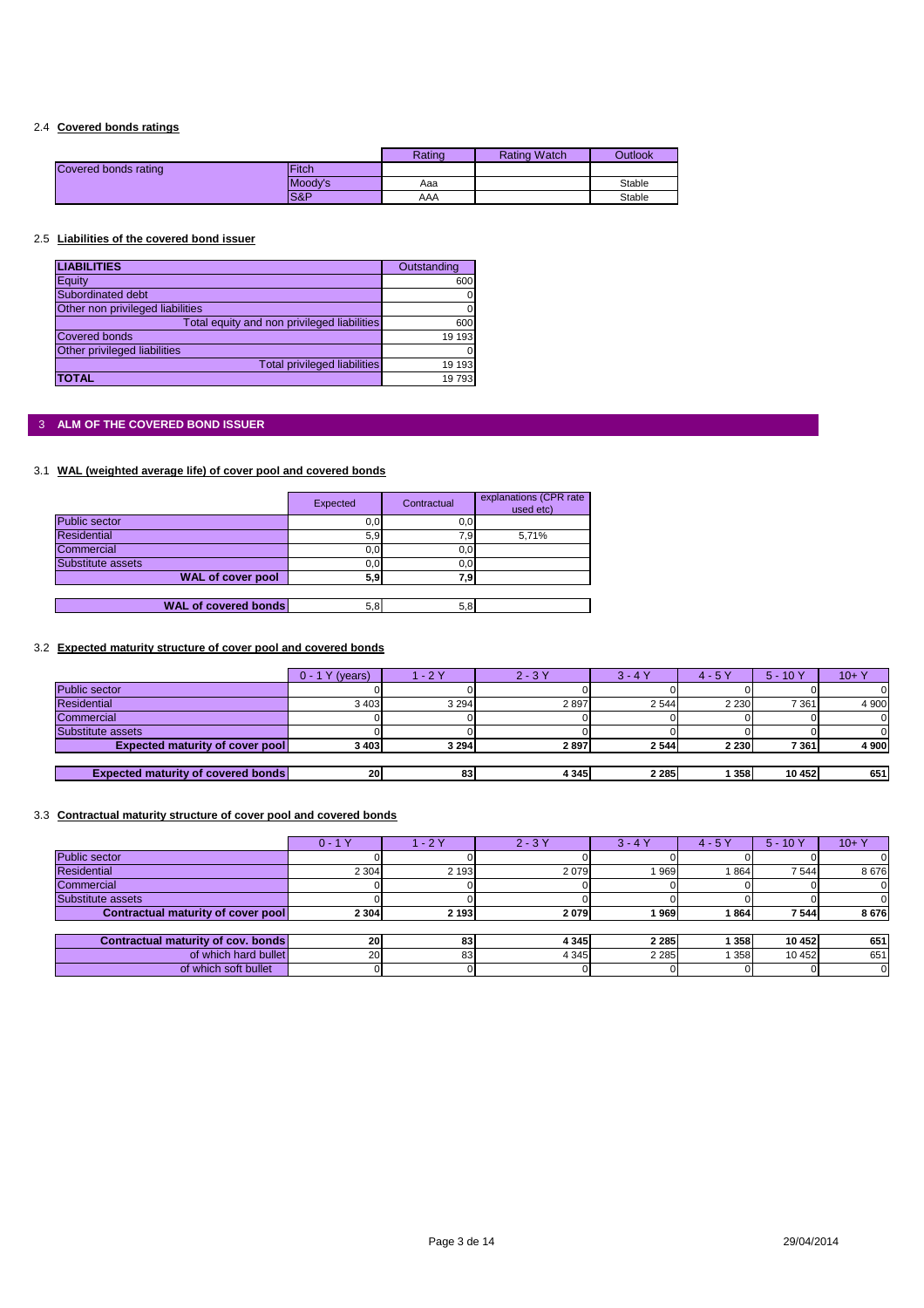## 3.4 **Interest rate and currency risks**

| <b>Interest rate risk</b> | strategy, limits, counterparties etc (if applicable)                                                                                                                                                                                                                                                                                                                                                                                                                                                                                                                                                                                                                                                                                                                                                                                                                                                                                                                                                                                                                                                                                                                                                                                                                                                                                                                                                                                                                                                                                                                                                                                                                                                                                                                                                                                                                                                                                                                                                                                                                                                                                                                                                                                                                                                                                                   |            |                                                                                                                                                                                                                                                                                                                                                                                                                                                                                                                                                                                                                                                                                                                                                                                                                                                                                                                                                                                                                                                                                                                                                                                                                                                       |  |
|---------------------------|--------------------------------------------------------------------------------------------------------------------------------------------------------------------------------------------------------------------------------------------------------------------------------------------------------------------------------------------------------------------------------------------------------------------------------------------------------------------------------------------------------------------------------------------------------------------------------------------------------------------------------------------------------------------------------------------------------------------------------------------------------------------------------------------------------------------------------------------------------------------------------------------------------------------------------------------------------------------------------------------------------------------------------------------------------------------------------------------------------------------------------------------------------------------------------------------------------------------------------------------------------------------------------------------------------------------------------------------------------------------------------------------------------------------------------------------------------------------------------------------------------------------------------------------------------------------------------------------------------------------------------------------------------------------------------------------------------------------------------------------------------------------------------------------------------------------------------------------------------------------------------------------------------------------------------------------------------------------------------------------------------------------------------------------------------------------------------------------------------------------------------------------------------------------------------------------------------------------------------------------------------------------------------------------------------------------------------------------------------|------------|-------------------------------------------------------------------------------------------------------------------------------------------------------------------------------------------------------------------------------------------------------------------------------------------------------------------------------------------------------------------------------------------------------------------------------------------------------------------------------------------------------------------------------------------------------------------------------------------------------------------------------------------------------------------------------------------------------------------------------------------------------------------------------------------------------------------------------------------------------------------------------------------------------------------------------------------------------------------------------------------------------------------------------------------------------------------------------------------------------------------------------------------------------------------------------------------------------------------------------------------------------|--|
|                           |                                                                                                                                                                                                                                                                                                                                                                                                                                                                                                                                                                                                                                                                                                                                                                                                                                                                                                                                                                                                                                                                                                                                                                                                                                                                                                                                                                                                                                                                                                                                                                                                                                                                                                                                                                                                                                                                                                                                                                                                                                                                                                                                                                                                                                                                                                                                                        |            |                                                                                                                                                                                                                                                                                                                                                                                                                                                                                                                                                                                                                                                                                                                                                                                                                                                                                                                                                                                                                                                                                                                                                                                                                                                       |  |
|                           | The Notes issued under the Programme may be Fixed Rate Notes, Floating Rate Notes, Index Linked Notes or Zero Coupon<br>Notes. Each Series of Notes will be denominated in any Specified Currency and may be Dual Currency Notes (see "Terms<br>and Conditions of the French law Notes").<br>The proceeds from the issuance of the Notes under the Programme will be used by the Issuer to fund Borrower Loans to be<br>made available to the Borrowers under the Credit Facility. The terms and conditions regarding the calculation and the<br>payment of principal and interest under a Borrower Loan shall mirror the equivalent terms and conditions of the Notes funding<br>such Borrower Loan.<br>The Issuer is therefore not exposed to any risk of an interest rate mismatch arising between the payments received on the<br>Borrower Loans and the payments to be made under the Notes. As a consequence, in the absence of any Hedging Trigger<br>Event the Issuer will have no obligation to hedge any interest rate risk.<br>The determination of the interest rate of each Series of Notes, as specified in each applicable Final Terms, shall be made by<br>the Issuer regardless of the interest rate conditions applicable, as the case may be, to such Collateral Security Assets.<br>Before a Hedging Trigger Event occurs, the Borrowers retain any interest rate risk linked to the mismatch between the<br>Collateral Security Assets and the Borrower Loan. Thus until the occurrence of such Hedging Trigger Event, the Borrowers<br>will hedge this interest rate risks according to their usual and current strategies and practices.<br>Furthermore, before a Hedging Trigger Event occurs, and in order to enhance investors' protection and reduce interest rate<br>risk and maturity mismatch upon collateral enforcement, BPCE shall comply with the hedging management guidelines (as<br>described in "The Hedging Letter"). BPCE will ensure on each Asset Cover Test Date that:<br>1. The amount of interest to be received under the Collateral Security Assets shall exceed the amount of interest to be<br>paid under the Notes: and<br>2. The difference between the weighted average life of the Collateral Security Assets and the weighted average life of the<br>outstanding Notes shall not exceed 2 years. |            |                                                                                                                                                                                                                                                                                                                                                                                                                                                                                                                                                                                                                                                                                                                                                                                                                                                                                                                                                                                                                                                                                                                                                                                                                                                       |  |
|                           | <b>Nominal</b>                                                                                                                                                                                                                                                                                                                                                                                                                                                                                                                                                                                                                                                                                                                                                                                                                                                                                                                                                                                                                                                                                                                                                                                                                                                                                                                                                                                                                                                                                                                                                                                                                                                                                                                                                                                                                                                                                                                                                                                                                                                                                                                                                                                                                                                                                                                                         | <b>WAL</b> |                                                                                                                                                                                                                                                                                                                                                                                                                                                                                                                                                                                                                                                                                                                                                                                                                                                                                                                                                                                                                                                                                                                                                                                                                                                       |  |
| Internal                  |                                                                                                                                                                                                                                                                                                                                                                                                                                                                                                                                                                                                                                                                                                                                                                                                                                                                                                                                                                                                                                                                                                                                                                                                                                                                                                                                                                                                                                                                                                                                                                                                                                                                                                                                                                                                                                                                                                                                                                                                                                                                                                                                                                                                                                                                                                                                                        |            |                                                                                                                                                                                                                                                                                                                                                                                                                                                                                                                                                                                                                                                                                                                                                                                                                                                                                                                                                                                                                                                                                                                                                                                                                                                       |  |
| External                  |                                                                                                                                                                                                                                                                                                                                                                                                                                                                                                                                                                                                                                                                                                                                                                                                                                                                                                                                                                                                                                                                                                                                                                                                                                                                                                                                                                                                                                                                                                                                                                                                                                                                                                                                                                                                                                                                                                                                                                                                                                                                                                                                                                                                                                                                                                                                                        |            |                                                                                                                                                                                                                                                                                                                                                                                                                                                                                                                                                                                                                                                                                                                                                                                                                                                                                                                                                                                                                                                                                                                                                                                                                                                       |  |
| Currency risk             |                                                                                                                                                                                                                                                                                                                                                                                                                                                                                                                                                                                                                                                                                                                                                                                                                                                                                                                                                                                                                                                                                                                                                                                                                                                                                                                                                                                                                                                                                                                                                                                                                                                                                                                                                                                                                                                                                                                                                                                                                                                                                                                                                                                                                                                                                                                                                        |            |                                                                                                                                                                                                                                                                                                                                                                                                                                                                                                                                                                                                                                                                                                                                                                                                                                                                                                                                                                                                                                                                                                                                                                                                                                                       |  |
|                           | BPCE SFH to the relevant Borrower.                                                                                                                                                                                                                                                                                                                                                                                                                                                                                                                                                                                                                                                                                                                                                                                                                                                                                                                                                                                                                                                                                                                                                                                                                                                                                                                                                                                                                                                                                                                                                                                                                                                                                                                                                                                                                                                                                                                                                                                                                                                                                                                                                                                                                                                                                                                     |            | The Borrower Loan and the Notes funding such Borrower Loan may be denominated in different currencies. In order to hedge<br>the risk resulting from that currency mismatch, under the Hedging Approved From Letter, BPCE SFH has undertaken, and<br>BPCE (acting in capacity as Administrative Agent and Management and Recovery Agent), has acknowledged and agreed,<br>that if, on any proposed Utilisation Date, the relevant Borrower Loans and the corresponding Notes are denominated in<br>different currencies, BPCE SFH shall enter into the necessary currency hedging transaction(s) with an Eligible Hedging<br>Provider, on or before the issuance of the relevant Notes and granting of the relevant Borrower Loan (the Pre-Enforcement<br>Currency Hedging Transaction(s)). Pursuant to the Credit Facility and Collateral Framework Agreement, BPCE SFH has<br>undertaken in favour of the Borrowers to use commercially reasonable efforts for that purpose, provided that if BPCE SFH<br>does not find any such Eligible Hedging Provider agreeing to enter into such Pre-Enforcement Currency Hedging<br>Transaction(s), the corresponding Notes shall not be issued and the relevant Borrower Loan shall not be made available by |  |
|                           | Nominal                                                                                                                                                                                                                                                                                                                                                                                                                                                                                                                                                                                                                                                                                                                                                                                                                                                                                                                                                                                                                                                                                                                                                                                                                                                                                                                                                                                                                                                                                                                                                                                                                                                                                                                                                                                                                                                                                                                                                                                                                                                                                                                                                                                                                                                                                                                                                | <b>WAL</b> |                                                                                                                                                                                                                                                                                                                                                                                                                                                                                                                                                                                                                                                                                                                                                                                                                                                                                                                                                                                                                                                                                                                                                                                                                                                       |  |
| Internal                  |                                                                                                                                                                                                                                                                                                                                                                                                                                                                                                                                                                                                                                                                                                                                                                                                                                                                                                                                                                                                                                                                                                                                                                                                                                                                                                                                                                                                                                                                                                                                                                                                                                                                                                                                                                                                                                                                                                                                                                                                                                                                                                                                                                                                                                                                                                                                                        |            |                                                                                                                                                                                                                                                                                                                                                                                                                                                                                                                                                                                                                                                                                                                                                                                                                                                                                                                                                                                                                                                                                                                                                                                                                                                       |  |
| External                  |                                                                                                                                                                                                                                                                                                                                                                                                                                                                                                                                                                                                                                                                                                                                                                                                                                                                                                                                                                                                                                                                                                                                                                                                                                                                                                                                                                                                                                                                                                                                                                                                                                                                                                                                                                                                                                                                                                                                                                                                                                                                                                                                                                                                                                                                                                                                                        |            |                                                                                                                                                                                                                                                                                                                                                                                                                                                                                                                                                                                                                                                                                                                                                                                                                                                                                                                                                                                                                                                                                                                                                                                                                                                       |  |

## 3.5 **Liquid assets**

|                                  |                     | Outstanding |
|----------------------------------|---------------------|-------------|
|                                  |                     | nominal     |
| <b>ECB eligible internal ABS</b> |                     |             |
| <b>ECB eligible external ABS</b> |                     |             |
| ECB eligible public exposures    |                     |             |
| Substitute assets                | <b>ECB</b> eligible | 495         |
| Other                            |                     | 105         |
| <b>Total liquid assets</b>       |                     | 600         |
| % liquid assets / covered bonds  |                     | 3,1%        |

| <b>Liquidity support</b>            | comments |
|-------------------------------------|----------|
| % liquidity support / covered bonds |          |

## 3.6 **Substitution assets**

|                 | Outstanding | <b>WAL</b> |
|-----------------|-------------|------------|
| AAA to AA-      | 495         | 5.6        |
| $A+$ to $A-$    |             |            |
| <b>Below A-</b> |             |            |
| <b>Total</b>    |             |            |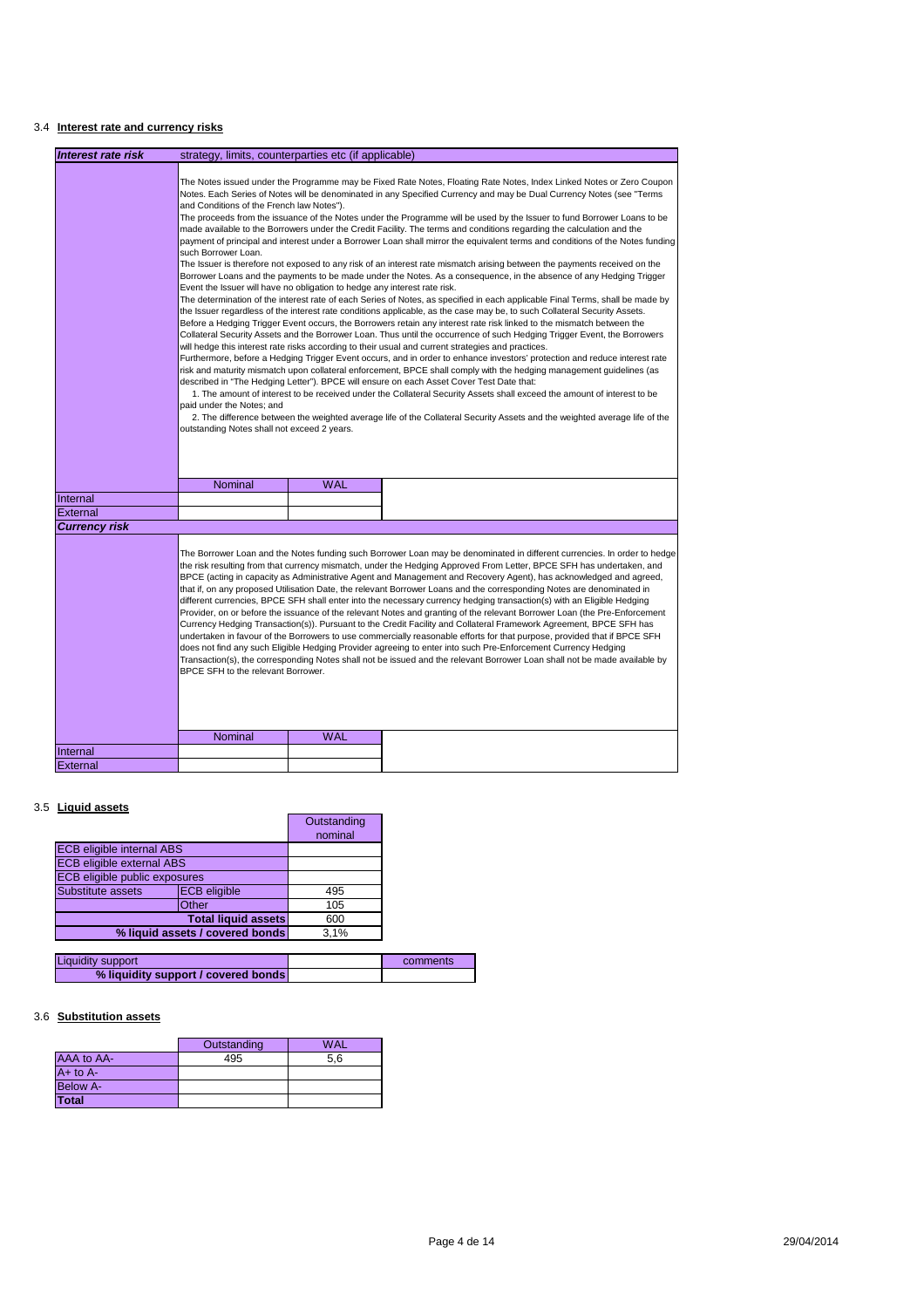**CB ISSUER** BPCE SFH<br>porting date 31/03/2014 **Reporting date** 

4 **RESIDENTIAL COVER POOL DATA**

4.1 **Arrears and defaulted loans outstanding (excluding external MBS)**

|                | % of outstanding   |
|----------------|--------------------|
|                | residential assets |
| Current        | 100,00%            |
| Arrears        | 0,00%              |
| 0-1 months     | 0,00%              |
| 1-2 months     | 0,00%              |
| 2-3 months     | 0,00%              |
| 3-6 months     | 0,00%              |
| 6+ (Defaulted) | 0.00%              |

## 4.2 **Arrears and defaulted loans outstanding (including external MBS)**

| Zone. | Country | %        |
|-------|---------|----------|
| EU    | France  | 0,00%    |
| other | other   | $0.00\%$ |
|       |         | 0,00%    |

#### 4.3 **Regional breakdown of assets (excluding external MBS)**

| Region                         | %      |
|--------------------------------|--------|
| <b>Alsace</b>                  | 2,73%  |
| Aquitaine                      | 5,47%  |
| Auvergne                       | 2,29%  |
| <b>Basse Normandie</b>         | 1,98%  |
| <b>Bourgogne</b>               | 2,99%  |
| <b>Bretagne</b>                | 3,44%  |
| Centre                         | 2,96%  |
| Champagne-Ardennes             | 1,13%  |
| Corse                          | 0,60%  |
| <b>DOM - TOM</b>               | 1,00%  |
| Franche-Comté                  | 1,91%  |
| <b>Haute Normandie</b>         | 2,81%  |
| Ile-de-France (Paris included) | 13,37% |
| Languedoc Roussillon           | 4,09%  |
| Limousin                       | 1,05%  |
| Lorraine                       | 2,94%  |
| Midi Pyrenées                  | 6,39%  |
| Nord-Pas-de-Calais             | 5,29%  |
| Pays de Loire                  | 5,47%  |
| Picardie                       | 2,55%  |
| Poitou - Charentes             | 2,32%  |
| Provence-Alpes-Côte d'Azur     | 12,49% |
| <b>Rhones Alpes</b>            | 11,15% |
|                                |        |
| other                          | 0,00%  |
| No data                        | 3,60%  |

## 4.4 **Unindexed current LTV (excluding external MBS)**

| WA unindexed current LTVs (%) |             | 67,30% |
|-------------------------------|-------------|--------|
|                               | Category    | %      |
| <b>LTV</b> buckets            | $0 - 40$    | 15,12% |
|                               | $40 - 50$   | 8,51%  |
|                               | $50 - 60$   | 10,43% |
|                               | $60 - 70$   | 12,38% |
|                               | $70 - 80$   | 15,58% |
|                               | $80 - 85$   | 9,66%  |
|                               | $85 - 90$   | 10,96% |
|                               | $90 - 95$   | 10,56% |
|                               | $95 - 100$  | 6,79%  |
|                               | $100 - 105$ | 0,00%  |
|                               | $105 - 110$ | 0,00%  |
|                               | $110 - 115$ | 0,00%  |
|                               | $115+$      | 0.00%  |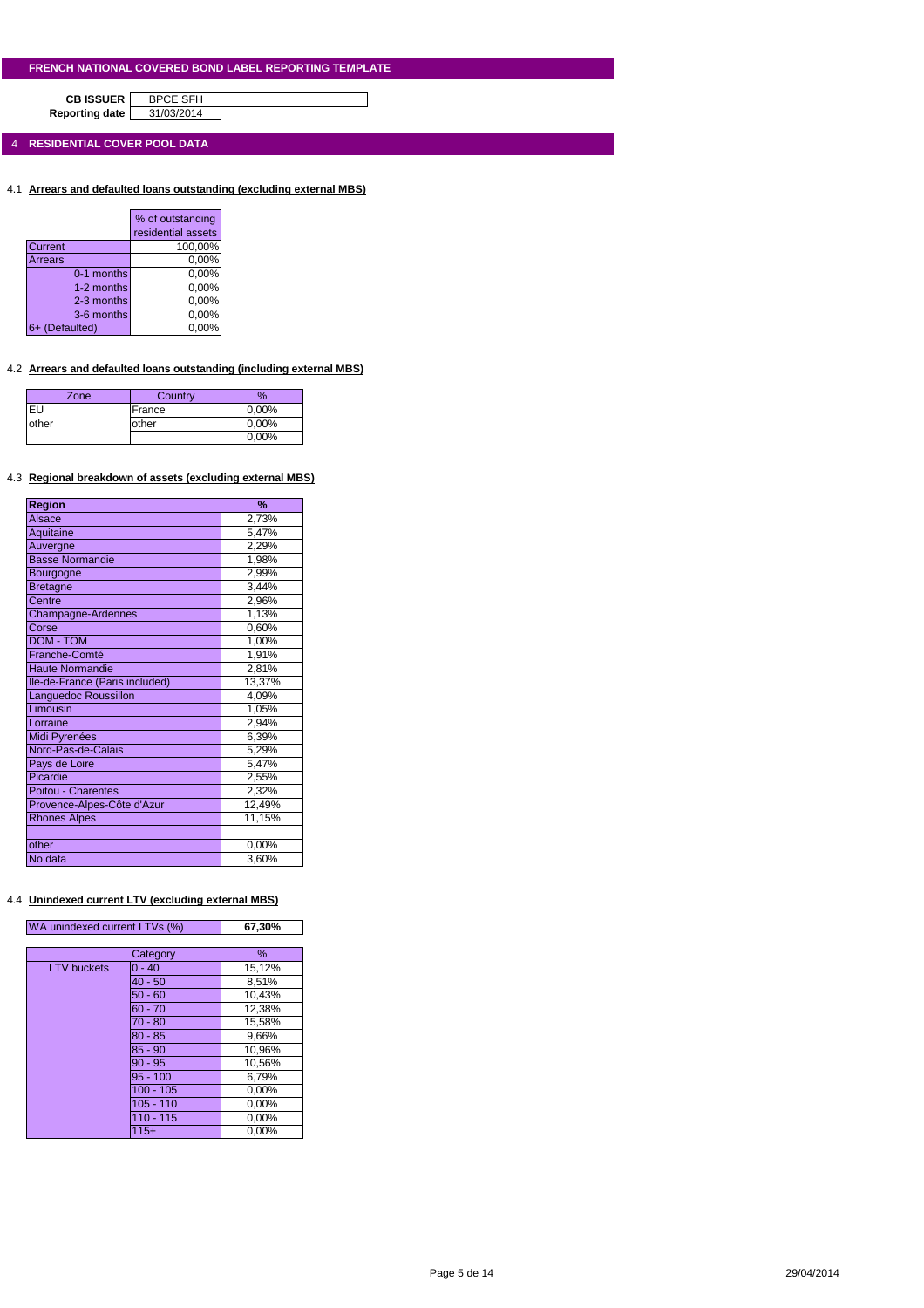#### 4.5 **Indexed current LTV (excluding external MBS)**

| WA indexed current LTVs (%) |             | 64,42% |
|-----------------------------|-------------|--------|
|                             |             |        |
|                             | Category    | ℅      |
| <b>LTV</b> buckets          | $0 - 40$    | 21,22% |
|                             | $40 - 50$   | 8,46%  |
|                             | $50 - 60$   | 9,13%  |
|                             | $60 - 70$   | 10,83% |
|                             | $70 - 80$   | 14,02% |
|                             | $80 - 85$   | 8,74%  |
|                             | $85 - 90$   | 9,48%  |
|                             | $90 - 95$   | 8,85%  |
|                             | $95 - 100$  | 7,60%  |
|                             | $100 - 105$ | 1,52%  |
|                             | $105 - 110$ | 0.16%  |
|                             | $110 - 115$ | 0,00%  |
|                             | $115+$      | 0,00%  |

## 4.6 **Mortgages and guarantees (excluding external MBS)**

|                                          |                          | $\%$   |
|------------------------------------------|--------------------------|--------|
| 1st lien mortgage with state guaranty    | 7,99%                    |        |
| 1st lien mortgage without state guaranty |                          | 57,93% |
|                                          | Total 1st lien mortgages | 65,92% |
| quaranteed                               | <b>Crédit Logement</b>   | 1,12%  |
|                                          | <b>CEGC</b>              | 32,96% |
|                                          | other                    | 0,00%  |
| other                                    |                          | 0,00%  |
|                                          | total quarantees         | 34.08% |

## 4.7 **Seasoning (excluding external MBS)**

| <b>Months</b> | %      |
|---------------|--------|
| 12            | 6,29%  |
| $12 - 24$     | 13,82% |
| $24 - 36$     | 17.86% |
| $36 - 60$     | 22.14% |
| >60           | 39.88% |

## 4.8 **Loan purpose (excluding external MBS)**

|                | %        |
|----------------|----------|
| Owner occupied | 85,21%   |
| Second home    | 2,40%    |
| Buy-to-let     | 12,39%   |
| Other          | 0,00%    |
| No data        | $0.00\%$ |

## 4.9 **Principal amortisation (excluding external MBS)**

| %       |
|---------|
| 100,00% |
| 0,00%   |
| 0,00%   |
| 0,00%   |
| 0,00%   |
|         |

## 4.10 **Interest rate type (excluding external MBS)**

|                       | %      |
|-----------------------|--------|
| <b>Fixed for life</b> | 93,31% |
| Capped for life       | 6,02%  |
| Floating (1y or less) | 0,67%  |
| Mixed $(1y+)$         | 0.00%  |
| Other                 | 0,00%  |
| No data               | 0,00%  |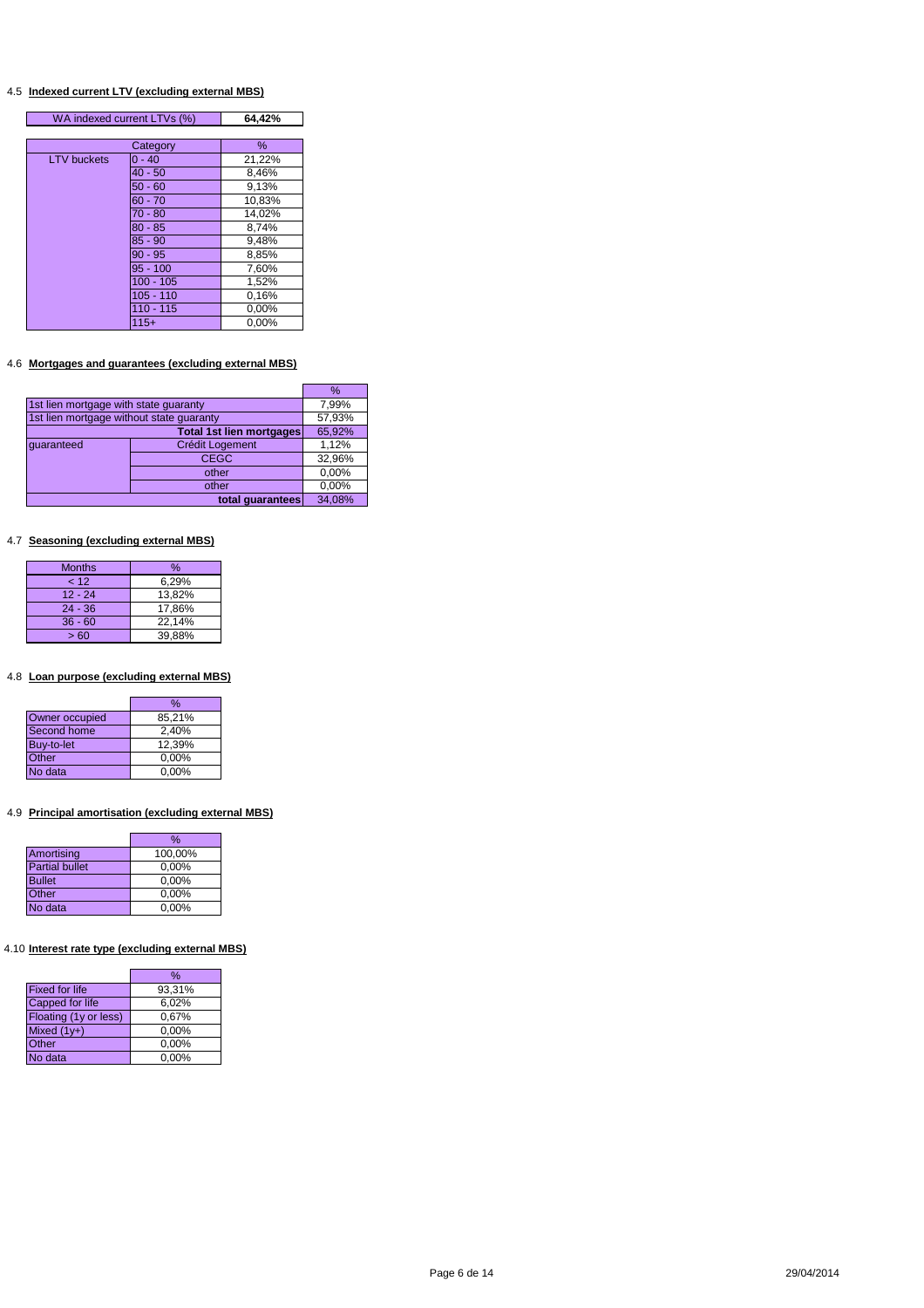## 4.11 **Borrowers (excluding external MBS)**

|                            | $\%$   |
|----------------------------|--------|
| <b>Employees</b>           | 63,05% |
| <b>Civil servants</b>      | 15,25% |
| Self employed              | 14,98% |
| <b>Retired / Pensioner</b> | 2,69%  |
| Other non-working          | 4,03%  |
| No data                    | 0.00%  |

## 4.12 **Granularity and large exposures (excluding external MBS)**

| Number of loans                          | 522 084    |
|------------------------------------------|------------|
| Average outstanding balance $(\epsilon)$ | 51 006     |
|                                          |            |
|                                          | % of total |
|                                          | cover pool |
| 5 largest exposures (%)                  | 0,01%      |
| 10 largest exposures (%)                 | 0,02%      |
|                                          |            |

## 4.13 **Residential MBS**

|             | <b>TOTAL</b> | Internal | External |
|-------------|--------------|----------|----------|
| Outstanding |              |          |          |

| <b>Internal RMBS DETAILS</b> |             |                        |              |         |     |                             |                       |                   |                             |                             |              |
|------------------------------|-------------|------------------------|--------------|---------|-----|-----------------------------|-----------------------|-------------------|-----------------------------|-----------------------------|--------------|
| Name                         | <b>ISIN</b> | Outstanding<br>balance |              | Rating  |     | Year of<br>last<br>issuance | $\%$<br>subordination | % reserve<br>fund | % credit<br>enhanceme<br>nt | Main<br>country<br>(assets) | Originator(s |
|                              |             |                        | <b>Fitch</b> | Moody's | S&P |                             |                       |                   |                             |                             |              |
| RMBS <sub>1</sub>            |             |                        |              |         |     |                             |                       |                   |                             |                             |              |
| RMBS <sub>2</sub>            |             |                        |              |         |     |                             |                       |                   |                             |                             |              |
| RMBS 3                       |             |                        |              |         |     |                             |                       |                   |                             |                             |              |
| etc                          |             |                        |              |         |     |                             |                       |                   |                             |                             |              |

| <b>External RMBS DETAILS</b> |             |                        |        |         |     |                             |                          |                   |  |
|------------------------------|-------------|------------------------|--------|---------|-----|-----------------------------|--------------------------|-------------------|--|
| <b>Name</b>                  | <b>ISIN</b> | Outstanding<br>balance | Rating |         |     | Year of<br>last<br>issuance | Main country<br>(assets) | Originator(<br>s) |  |
|                              |             |                        | Fitch  | Moody's | S&P |                             |                          |                   |  |
| RMBS <sub>1</sub>            |             |                        |        |         |     |                             |                          |                   |  |
| RMBS 2                       |             |                        |        |         |     |                             |                          |                   |  |
| RMBS 3                       |             |                        |        |         |     |                             |                          |                   |  |
| etc                          |             |                        |        |         |     |                             |                          |                   |  |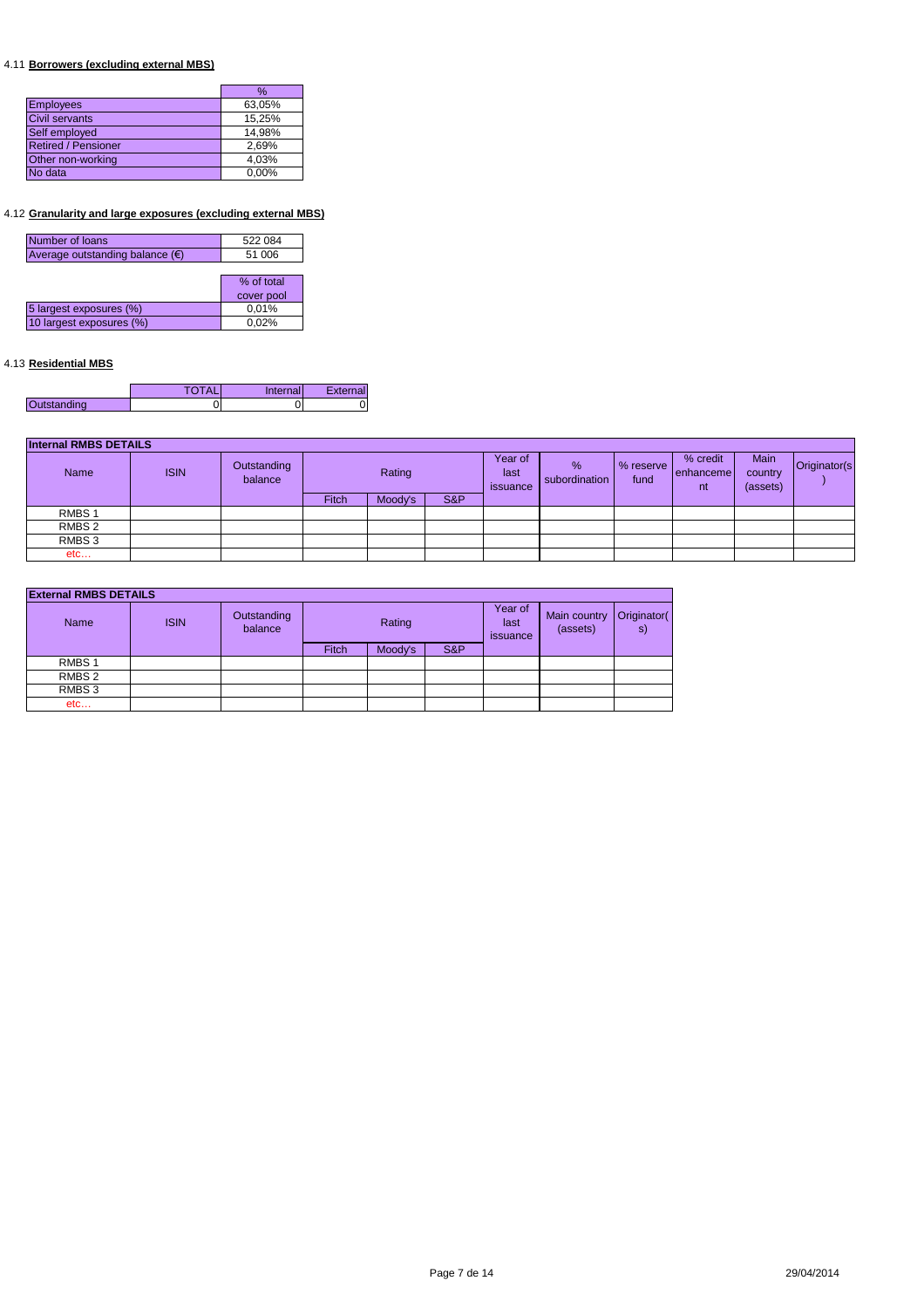| <b>CB ISSUER</b> | <b>BPCE SFH</b> |  |
|------------------|-----------------|--|
|                  |                 |  |
| Reporting date   | 31/03/2014      |  |

#### 5 **PUBLIC SECTOR COVER POOL DATA**

#### 5.1 **Arrears and defaulted loans outstanding**

|                | % of outstanding public<br>sector assets |
|----------------|------------------------------------------|
| Current        |                                          |
| Arrears        |                                          |
| 0-1 months     |                                          |
| 1-2 months     |                                          |
| 2-3 months     |                                          |
| 3-6 months     |                                          |
| Defaulted (6+) |                                          |

#### 5.2 **Geographical distribution and type of Claim**

|                  |                        | Exposures to<br>or garanteed<br><b>by</b><br>Supranational<br>Institution | <b>Exposures to</b><br>Sovereigns | Exposures<br>garanteed by<br>Sovereigns | <b>Exposures</b><br>garanteed<br>by ECA | <b>Exposures</b><br>departments<br>/ federal<br>states | Exposures<br>to regions /   garanteed by Exposures to<br>regions /<br>departments /<br>federal states | S | Exposures<br>  municipalitie   garanteed by<br><b>municipalities</b> | Other direct<br>public<br>exposures | Other indirect<br>public<br>exposures | <b>Total</b> | % |
|------------------|------------------------|---------------------------------------------------------------------------|-----------------------------------|-----------------------------------------|-----------------------------------------|--------------------------------------------------------|-------------------------------------------------------------------------------------------------------|---|----------------------------------------------------------------------|-------------------------------------|---------------------------------------|--------------|---|
| <b>EUROPE</b>    | <b>IFrance</b>         |                                                                           |                                   |                                         |                                         |                                                        |                                                                                                       |   |                                                                      |                                     |                                       |              |   |
|                  | other countries Europe |                                                                           |                                   |                                         |                                         |                                                        |                                                                                                       |   |                                                                      |                                     |                                       |              |   |
|                  |                        |                                                                           |                                   |                                         |                                         |                                                        |                                                                                                       |   |                                                                      |                                     |                                       |              |   |
| Asia             | other countries Asia   |                                                                           |                                   |                                         |                                         |                                                        |                                                                                                       |   |                                                                      |                                     |                                       |              |   |
|                  |                        |                                                                           |                                   |                                         |                                         |                                                        |                                                                                                       |   |                                                                      |                                     |                                       |              |   |
| other continents |                        |                                                                           |                                   |                                         |                                         |                                                        |                                                                                                       |   |                                                                      |                                     |                                       |              |   |
| <b>Total</b>     |                        |                                                                           |                                   |                                         |                                         |                                                        |                                                                                                       |   |                                                                      |                                     |                                       |              |   |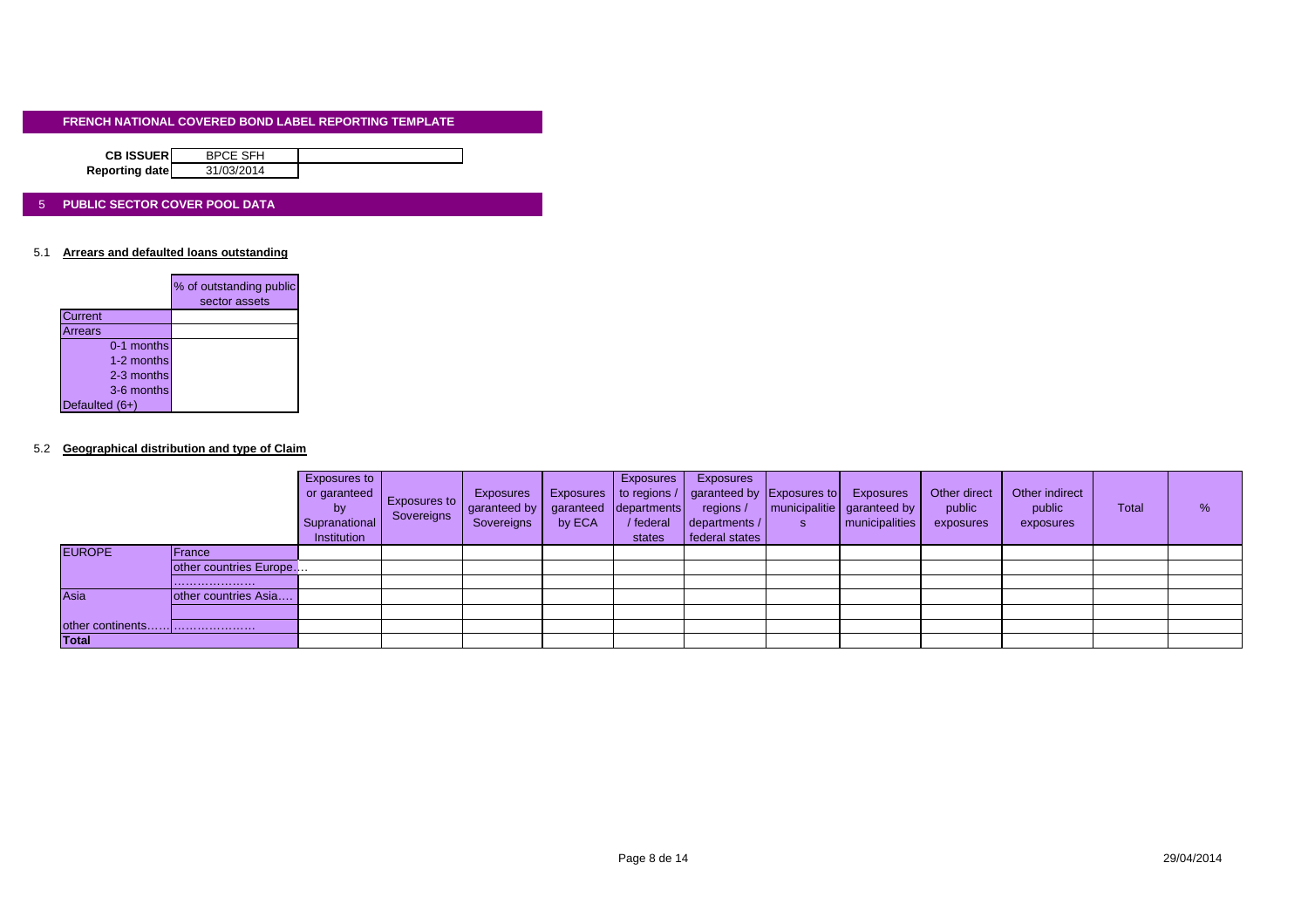#### 5.3 **Geographical distribution and nature of the underlying operation**

|                  |                 | Loans | <b>Securities</b> | <b>ABS</b> | Total |
|------------------|-----------------|-------|-------------------|------------|-------|
| <b>EUROPE</b>    | France          |       |                   |            |       |
|                  | other countries |       |                   |            |       |
|                  |                 |       |                   |            |       |
| Asia             |                 |       |                   |            |       |
|                  |                 |       |                   |            |       |
| other continents |                 |       |                   |            |       |
| <b>Total</b>     |                 |       |                   |            |       |

 $\mathbf{r}$ 

 $\blacksquare$ 

#### 5.4 **Regional exposures**

|                            | Outstanding |   |
|----------------------------|-------------|---|
|                            | balance     | % |
| <b>Alsace</b>              |             |   |
| Aquitaine                  |             |   |
| Auvergne                   |             |   |
| <b>Basse-Normandie</b>     |             |   |
| Bourgogne                  |             |   |
| <b>Bretagne</b>            |             |   |
| Centre                     |             |   |
| Champagne-Ardenne          |             |   |
| Corse                      |             |   |
| Franche-Comté              |             |   |
| Haute-Normandie            |             |   |
| Ile-de-France              |             |   |
| Languedoc-Roussillon       |             |   |
| Limousin                   |             |   |
| Lorraine                   |             |   |
| Midi-Pyrénées              |             |   |
| Nord-Pas-de-Calais         |             |   |
| Pays de la Loire           |             |   |
| Picardie                   |             |   |
| <b>Poitou-Charentes</b>    |             |   |
| Provence-Alpes-Côte d'Azur |             |   |
| Rhône-Alpes                |             |   |
| Dom-Tom                    |             |   |
| other                      |             |   |
|                            |             |   |
| Total                      |             |   |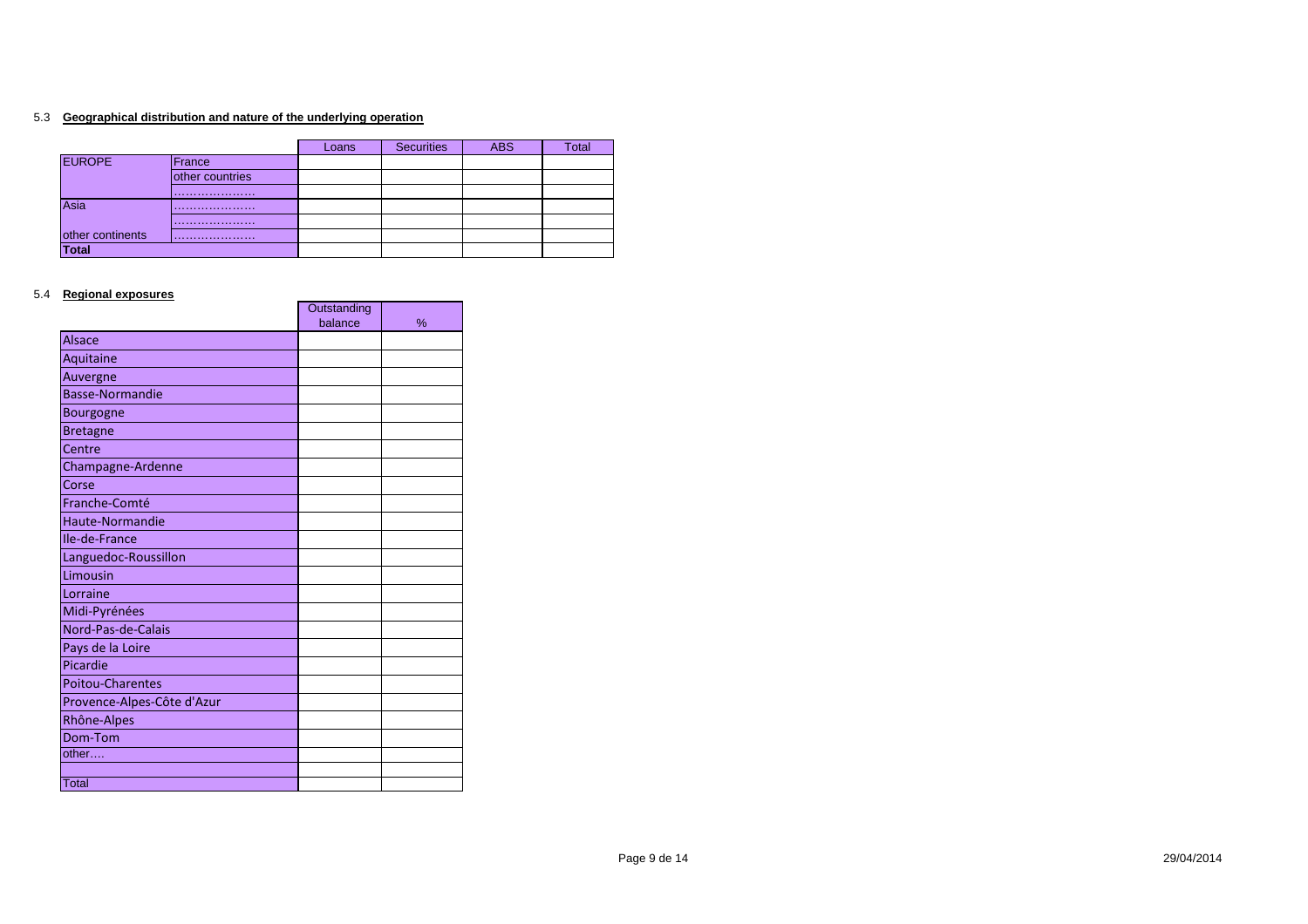#### 5.5 **Interest rate**

|                       | % |
|-----------------------|---|
| <b>Fixed for life</b> |   |
| Capped for life       |   |
| Floating              |   |
| <b>Mixed</b>          |   |
| Other                 |   |
| No data               |   |

#### 5.6 **Currency**

|            | % |
|------------|---|
| <b>EUR</b> |   |
| USD        |   |
| JPY        |   |
| Other      |   |

#### 5.7 **Principal amortisation**

|                       | % |
|-----------------------|---|
| Amortising            |   |
| <b>Partial bullet</b> |   |
| <b>Bullet</b>         |   |
| Other                 |   |
| No data               |   |

#### 5.8 **Granularity and large exposures**

| Number of exposures                      |  |
|------------------------------------------|--|
| Average outstanding balance $(\epsilon)$ |  |
|                                          |  |
| 5 largest exposures (%)                  |  |
|                                          |  |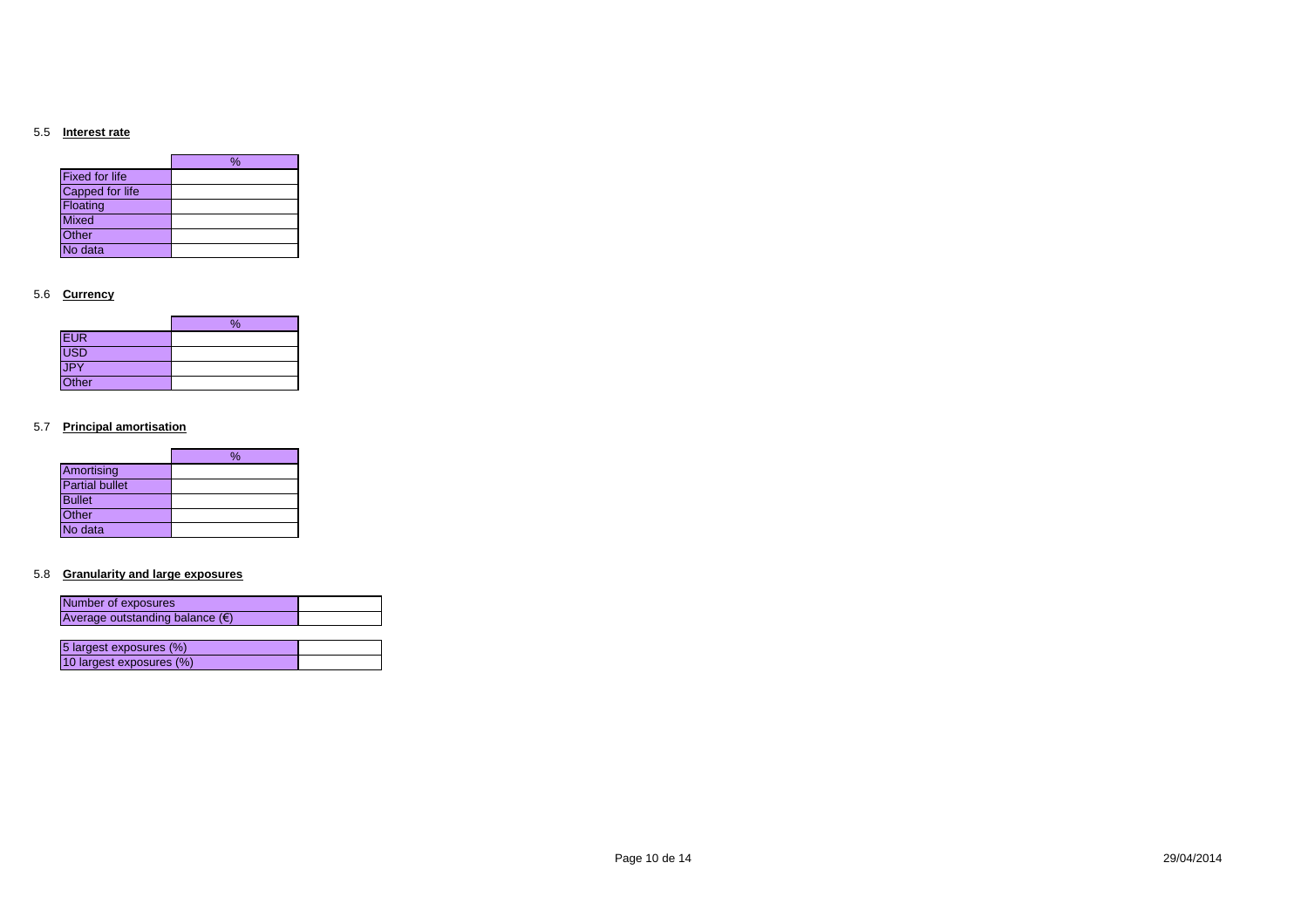#### 5.9 **Public sector ABS**

|                    | – ∼ | Internal | External |
|--------------------|-----|----------|----------|
| <b>Outstanding</b> |     |          |          |

| <b>Internal ABS DETAILS</b> |             |                        |        |         |                          |                    |                   |                           |                          |               |  |
|-----------------------------|-------------|------------------------|--------|---------|--------------------------|--------------------|-------------------|---------------------------|--------------------------|---------------|--|
| Name                        | <b>ISIN</b> | Outstanding<br>balance | Rating |         | Year of last<br>issuance | %<br>subordination | % reserve<br>fund | % credit<br>l enhancement | Main country<br>(assets) | Originator(s) |  |
|                             |             |                        | Fitch  | Moody's | S&P                      |                    |                   |                           |                          |               |  |
| ABS <sub>1</sub>            |             |                        |        |         |                          |                    |                   |                           |                          |               |  |
| ABS <sub>2</sub>            |             |                        |        |         |                          |                    |                   |                           |                          |               |  |
| ABS <sub>3</sub>            |             |                        |        |         |                          |                    |                   |                           |                          |               |  |
| etc                         |             |                        |        |         |                          |                    |                   |                           |                          |               |  |

| <b>External ABS DETAILS</b> |             |                        |        |         |     |                          |                                                      |  |
|-----------------------------|-------------|------------------------|--------|---------|-----|--------------------------|------------------------------------------------------|--|
| <b>Name</b>                 | <b>ISIN</b> | Outstanding<br>balance | Rating |         |     | Year of last<br>issuance | Main country   Originator(s <sup>y</sup><br>(assets) |  |
|                             |             |                        | Fitch  | Moody's | S&P |                          |                                                      |  |
| ABS <sub>1</sub>            |             |                        |        |         |     |                          |                                                      |  |
| ABS <sub>2</sub>            |             |                        |        |         |     |                          |                                                      |  |
| ABS <sub>3</sub>            |             |                        |        |         |     |                          |                                                      |  |
| etc                         |             |                        |        |         |     |                          |                                                      |  |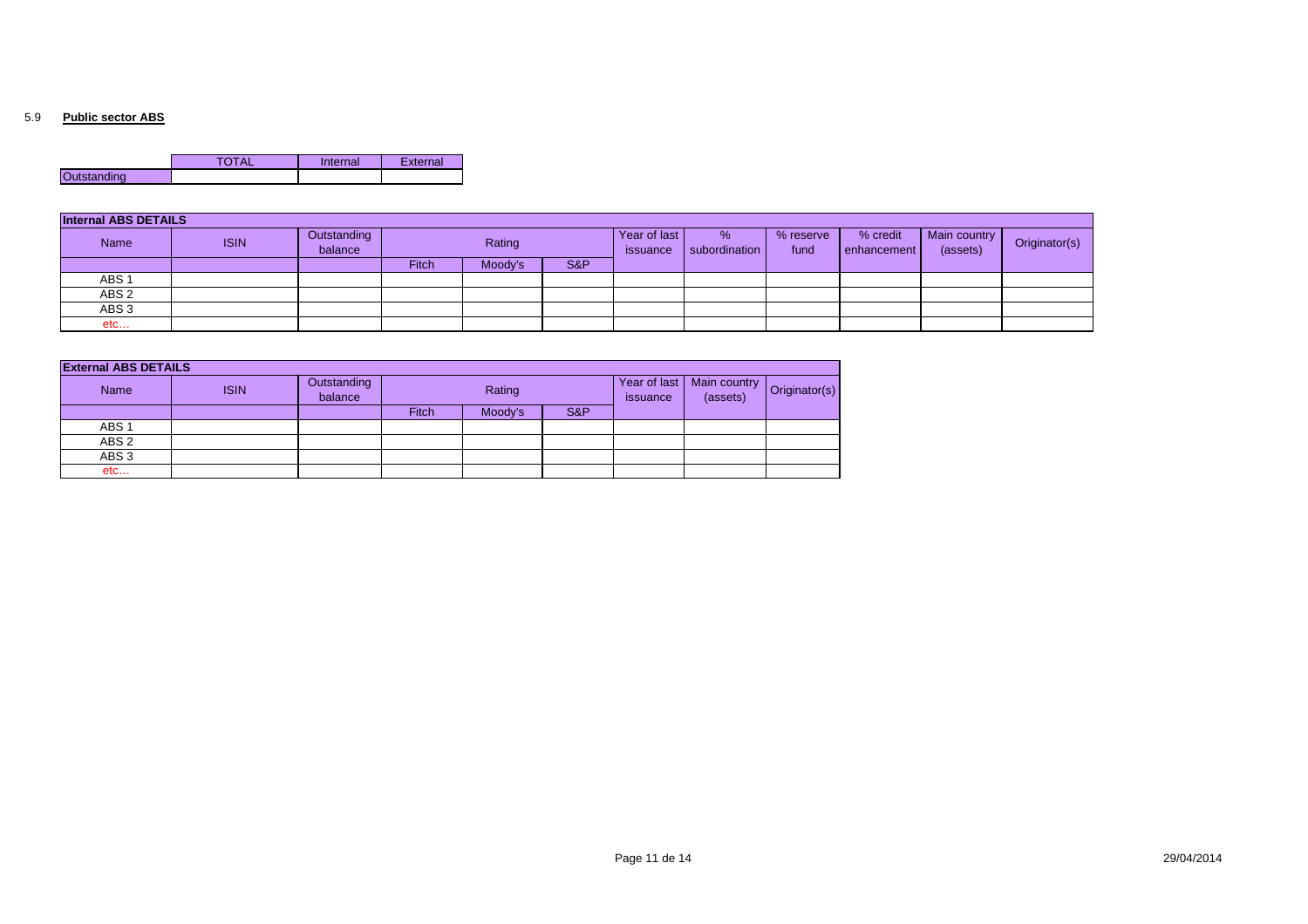|                           | <b>CB ISSUER</b>   BPCE SFH |  |
|---------------------------|-----------------------------|--|
| Reporting date 31/03/2014 |                             |  |

## 6 **COVERED BONDS**

## 6.1 **Outstanding covered bonds**

|                           | 31/03/2014 | 31/12/2013 | 31/12/2012 | 31/12/2011 |
|---------------------------|------------|------------|------------|------------|
| Public placement          | 17 895     | 15 545     | 13 0 75    | 6600       |
| Private placement         | 1 2 9 8    | 1 1 8 3    | 507        | 28         |
| <b>Sum</b>                | 19 193     | 16728      | 13 582     | 6628       |
|                           |            |            |            |            |
| Denominated in $\epsilon$ | 19 193     | 16728      | 13 582     | 6628       |
| Denominated in USD        |            |            | 0          |            |
| Denominated in CHF        |            |            |            |            |
| Denominated in JPY        | 0          | 0          | ი          |            |
| Denominated in GBP        |            |            |            |            |
| Other                     |            |            |            |            |
| <b>Sum</b>                | 19 193     | 16728      | 13 582     | 6628       |
|                           |            |            |            |            |
| Fixed coupon              | 18 947     | 16 482     | 13 4 8 2   | 6628       |
| Floating coupon           | 246        | 246        | 100        |            |
| <b>Other</b>              |            |            | O          |            |
| <b>Sum</b>                | 19 193     | 16728      | 13 582     | 6628       |

## 6.2 **Issuance**

| <b>Public placement</b>   | 2 3 5 0 | 2470     | 6475 | 6 600 |
|---------------------------|---------|----------|------|-------|
| Private placement         | 115     | 677      | 479  | 28    |
| Sum                       | 2 4 6 5 | 3 1 4 7  | 6954 | 6628  |
|                           |         |          |      |       |
| Denominated in $\epsilon$ | 2 4 6 5 | 3 1 4 7  | 6954 | 6628  |
| Denominated in USD        |         | O        | r    |       |
| <b>Denominated in CHF</b> | o       | $\Omega$ | C    |       |
| Denominated in JPY        | ი       | 0        | 0    |       |
| Denominated in GBP        |         | O        | O    |       |
| <b>Other</b>              |         |          |      |       |
| Sum                       | 2 4 6 5 | 3 1 4 7  | 6954 | 6628  |
|                           |         |          |      |       |
| <b>Fixed coupon</b>       | 2 4 6 5 | 3 0 0 1  | 6854 | 6628  |
| <b>Floating coupon</b>    |         |          |      |       |
| Other                     |         |          |      |       |
| <b>Sum</b>                | 2 4 6 5 | 3 0 0 1  | 6854 | 6628  |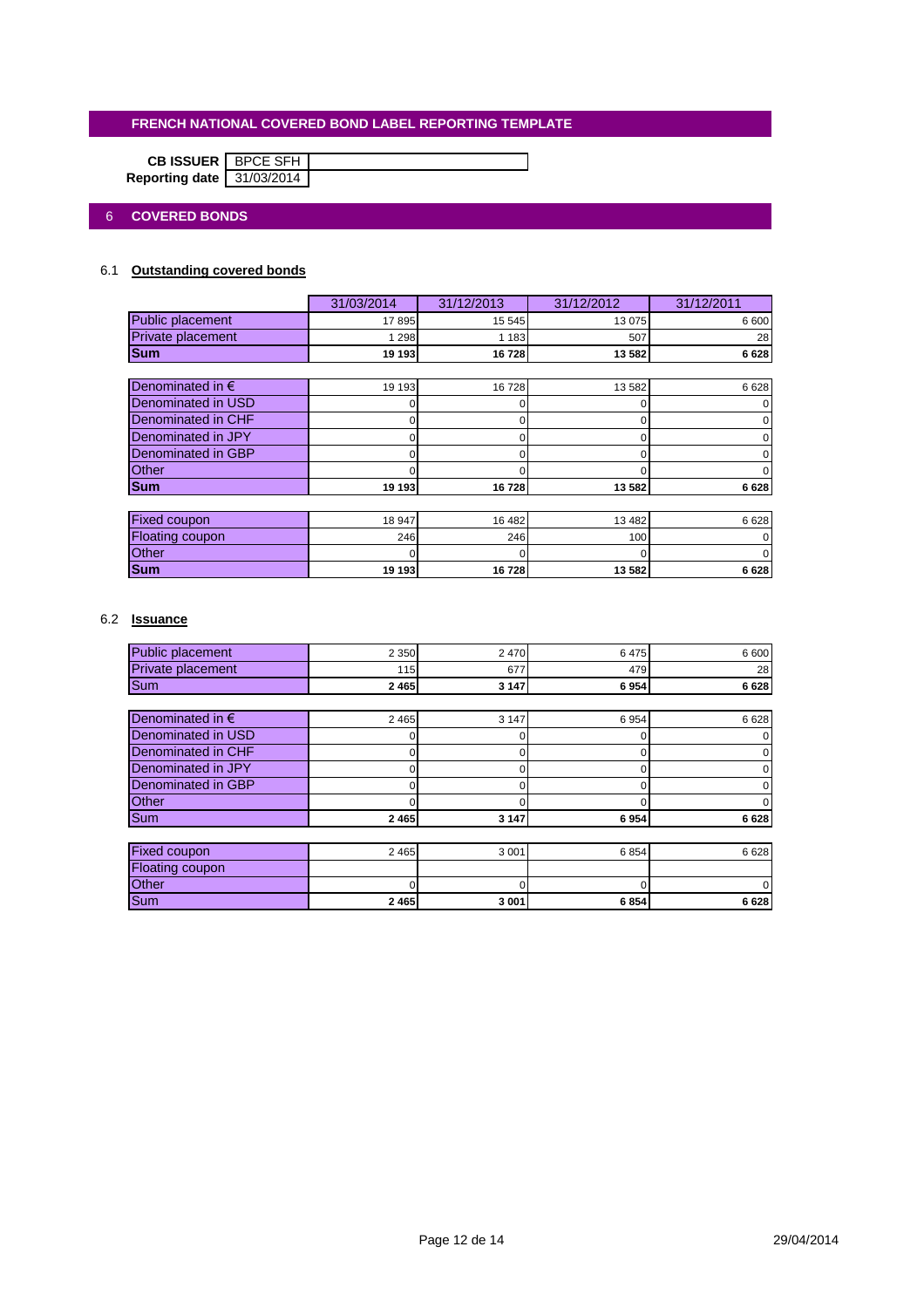#### **unless detailed otherwise**

all amounts in EUR millions (without decimals) percentages (%) with 2 decimals time periods in months (with 1 decimal)

#### **Group level information, senior unsecured ratings and covered bond issuer overview**

1.2 Ratings of the parent company of the group in which the CB issuer is consolidated.

#### 1.3 **Covered bond issuer ratings**

The rating agencies' methodologies ususally take the senior unsecured rating of a covered bond issuer's parent company as a starting point for their assessment of the credit risk of covered bonds. However, instead of refering to the parent company rating, some rating agencies may issue a "covered bond issuer rating" which is an assessment of the credit quality of a CB issuer's credit quality on an unsecured basis. Generally, a "covered bond issuer rating" is the same as the senior unsecured rating of the CB issuer's parent company although it may be different in some specific cases. If no "CB issuer rating" has been granted to the CB issuer, "NA" should be indicated.

#### 2.1 **Covered bond issuer**

#### 2.2 **Covered bonds and cover pool**

#### Guaranteed loans or mortgage promissory notes :

If the eligible assets are transfered into the cover pool using guaranteed loans (i.e. collateral directive framework) or mortgage promissory notes, the outstanding amount of the eligible assets pledged as collateral of the notes or loans should be indicated instead of the amount of the guaranteed loans.

#### Asset backed securities :

If eligible asset backed securities are included in the cover pool, the explanations to the reporting should specify whether the information is provided using a look through approach (i.e. underlying assets) or if the outstanding amount of ABS securities held is indicated.

#### "Of which assets eligible to CB refinancing" :

The outstanding amount of eligible assets including replacement assets shall be filled in. The eligible amounts only take into account assets which fulfill the legal eligibility criteria to the cover pool. For residential loans, the eligible amounts are limited to 80% of the value of the pledged property for mortgage loans or of the financed property for guaranteed loans. The legal coverage ratio's weightings of eligible assets are not taken into account in this calculation (e.g. a loan guaranteed by an eligible guarantor with an LTV level below the 80% / 60% cap is entered for 100% of its outstanding amount regardless of the guarantor's rating).

#### 2.3 **Overcollateralisation ratios**

Each issuer shall explain calculation methodology for each OC ratio :

#### - formulas

- all amounts shall be indicated after taking into account the cover pool's interest rate or currency swaps. - accrued interest included or excluded ?

The legislation requires that the calculation of the legal coverage ratio be audited semi-annually within a period of three months following the calculation date. As a consequence, the current ratio is provisionnal / unaudited when the report is published. The last audited ratio is provided as an additional information.

Rating agencies : Minimum OC Issuers shall disclose the highest minimum OC requirement.

#### 3 **ALM**

#### Contractual maturities :

Contractual maturities are calculated assuming a zero prepayment scenario on the cover pool assets. For pass through ABS, this assumption is applied to the underlying assets to determine the contractual maturity of the ABS (i.e. contractual maturity is not calculated according to the legal final maturity of the securities).

#### Expected maturities :

The assumptions underlying the calculation of the expected WAL and expected maturity breakdown shall be disclosed for each element of the cover pool including substitute assets. Some information should be provided to explain the prepayment assumptions on assets and liabilities. For substitute assets, it should be explained if these assumptions include asset sales or repo.

#### 3.5 **Liquid assets**

#### **Outstanding**

**The nominal value of liquid assets shall be reported.** 

#### Liquidity support

Provide details on the nature of liquidity support.

#### 3.6 **Substitution assets**

Details of the information provided shall be given in the case of split ratings.